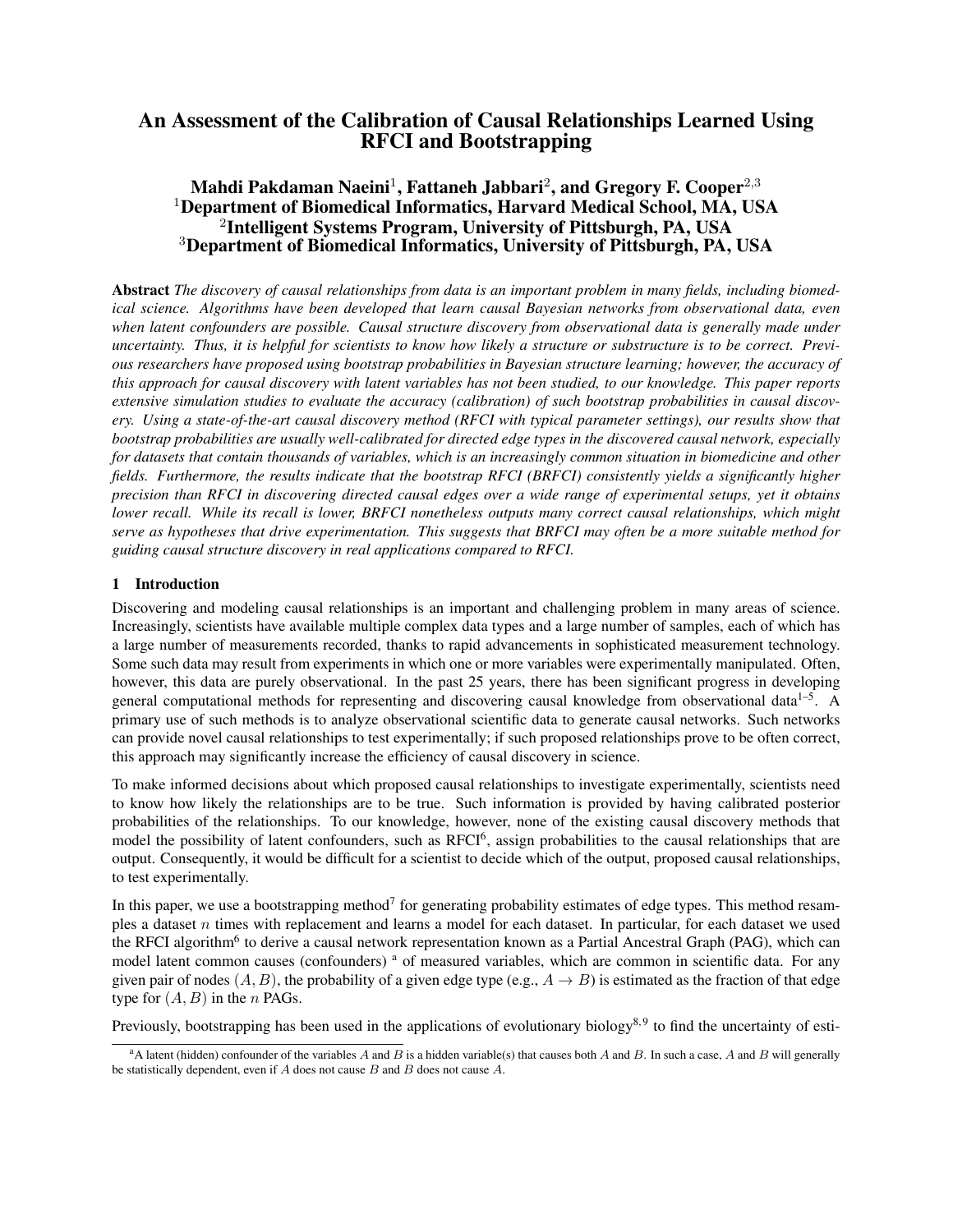mated clades of evolutionary trees and the intensity of edges in gene networks, respectively . In addition, researchers have successfully applied this approach for estimating the probabilities of edge types in Bayesian networks<sup>10–12</sup>. However, to our knowledge, the accuracy (calibration) of this approach has not been studied for causal discovery when latent confounders are being modeled from observational data, which is an important problem.

Probabilistic causal relationships are most useful when the probabilities assigned to them are accurate, that is, wellcalibrated. Informally, we say that probabilities are well-calibrated if events predicted to occur with probability  $p$  do occur about p fraction of the time, for all  $p^{13}$ . Obtaining well-calibrated probability estimates can be important in many practical causal network discovery problems. For example, an important area of cancer research is to discover gene alterations  $(G)$  that drive (i.e., cause) cancer  $(C)$ . Algorithms exist for analyzing observational data to find gene alterations that appear to be cancer drivers<sup>14</sup>, which is a hypothesis of the form  $G \to C$ . Such hypotheses generally require experimental validation in order to be accepted by the cancer biology community as drivers. If a cancer biologist knows that a given alteration has a 0.98 probability of being a driver, and if that probability is wellcalibrated, it means that a wet-lab experiment is very likely to confirm the hypothesis, which is quite helpful to know. If the probability is not well-calibrated, it may be difficult for the biologist to decide whether to perform an experiment to evaluate the causal relationship.

In this paper, we report the results of an extensive set of experiments using simulated data b to investigate the following important question: *How calibrated are the bootstrap-derived probabilities of directed causal relationships when using typical algorithm parameter settings?* A directed causal relationship is an arc  $A \rightarrow B$  in a PAG, which indicates that A is a cause of B. If the bootstrap probabilities are found to be well-calibrated, it supports that scientists can use them with confidence in deciding which experiments to perform or not perform. Such prioritization can in turn save them significant amounts of time and monetary costs. Although we have focused on scientific decision making as a use case for wanting calibrated probabilities, the possible applications are much broader, including for example robot decision making as well. Indeed, in any domain in which decision theory is being applied, it is important to have calibrated probabilities.

## 2 Method

In this section we briefly describe the RFCI causal network discovery algorithm that we applied in our experiments. We then introduce the bootstrap method that we used to compute bootstrap probabilities for edge types using RFCI.

## 2.1 Overview of RFCI

Colombo et al.<sup>6</sup> developed an algorithm called Really Fast Causal Inference (RFCI), which identifies the causal structure of the data-generating process in the presence of latent variables using PAGs as a representation. A PAG represents a Markov equivalence class of causal Bayesian network structures (possibly with latent variables) that have the same conditional independence relationships among the measured variables. RFCI is a two-phase, constraint-based algorithm that includes an adjacency search followed by an orientation phase. The first phase of RFCI starts with a fully connected undirected graph, G. For each adjacency  $A - B$  in G, if it finds a subset of nodes C that are adjacent to A and B and that make A and B independent conditioned on C (i.e.,  $A \perp B|C$ ), it deletes the edge and stores C. The conditional independence tests at this step starts from empty conditioning sets and continues checking all adjacent nodes in  $G$  by increasing the size of the conditioning sets up to a specified set size. In the second phase, it applies the orientation rules to orient the endpoints and may perform additional independence tests. For more information about this method see Colombo et al.<sup>6</sup>.

As is typical of constraint-based causal discovery algorithms, RFCI outputs a single causal graph structure (PAG) and does not provide any information about the uncertainty of the edges between the nodes in the structure. In the following section, we apply bootstrapping to obtain probabilities for causal edge types among the measured nodes.

<sup>&</sup>lt;sup>b</sup>It is difficult to obtain a gold-standard set of causal relationships among the variables in large observational datasets. As a result, using simulated data is an important and commonly used approach for evaluating causal discovery methods.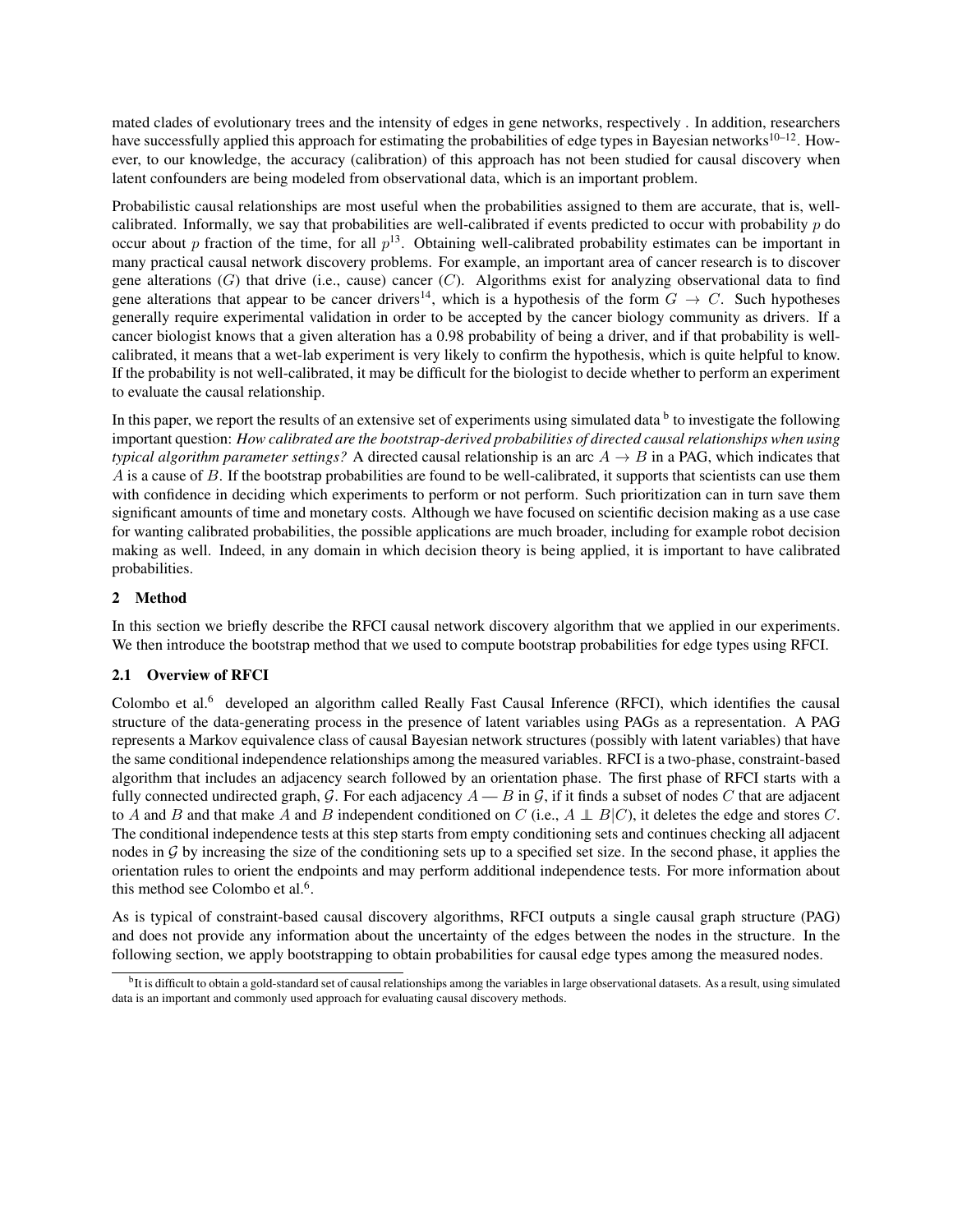#### 2.2 Bootstrap RFCI (BRFCI)

For a pair of nodes  $(A, B)$ , a PAG may contain one of the following seven different edge types, which we describe here assuming no selection bias: (1)  $A \cdots B$ : the no-edge type; (2)  $A \rightarrow B$ : a directed-edge from A to B means that A is a cause of B; (3)  $B \to A$ : this is similar to (2); (4)  $A \circ \to B$ : this edge type indicates either A is a cause of B, there is an unmeasured confounder of A and B, or both; (5)  $B \circ \rightarrow A$ : this is similar to (4); (6)  $A \circ \sim \circ B$ : this edge type expresses that A is a cause of B, B is a cause of A, there is an unmeasured confounder of A and B, or that there is an unmeasured confounder and one of those two causal relationships holds; (7)  $A \leftrightarrow B$ : the bi-directed edge between A and B represents the presence of an unmeasured confounder of A and B.

To obtain edge type probabilities for a pair  $(A, B)$ , we used the bootstrapping method. The Bootstrap RFCI (BRFCI) method that we apply has three main steps. In the first step, it performs bootstrap sampling over the training data n times ( $n = 400$  in our experiments) to create n different bootstrap datasets. In the second step, it runs RFCI on those  $n$  datasets to obtain  $n$  PAGs. Finally, for every pair of nodes, it uses the frequency counts of each edge type for that pair over the generated PAGs to determine a bootstrap probability distribution for the seven possible edge types. Although bootstrap probabilities need not be calibrated, this paper investigates the extent to which they are calibrated for directed edge types when using a state-of-the-art algorithm (RFCI) that applies typical parameter settings ( $\alpha = 0.01$  and  $\alpha = 0.001$ ) over a range of datasets generated from simulated data.

#### 3 Experimental Method

This section describes the experimental methods that we used to evaluate the performance of BRFCI in obtaining bootstrap probabilities for predicted edge types. The evaluation involves the following steps:

- 1. Create a random causal Bayesian network,  $CBN$ , with V real-valued nodes and E edges. We set V to be 500 and 1000. We also set the average number of edges per node to be 1 and 2 (i.e.,  $E = V$  and  $E = 2V$ ). To construct the CBN, we first ordered the nodes. Then, we randomly added edges in a forward direction until obtaining the specified mean graph density. This process generates a graph with a power-law-type distribution over the number of parents, with some nodes having many more than the average number of parents (Figure 1). In each CBN, the nodes correspond to continuous random variables where for every pair of nodes,  $(A, B)$ , we parametrize a relation  $A \to B$  in the CBN as a structural equation model (SEM):  $A = \epsilon_A$  and  $B = A\beta + \epsilon_B$ , where  $\epsilon_A$  and  $\epsilon_B$  are zeromean Gaussian noise terms and  $\beta$  is the linear coefficient. In our experiments, similar to Ramsey<sup>15, 16</sup>, variances of  $\epsilon_A$  and  $\epsilon_B$  are uniformly randomly chosen from the interval [1.0, 3.0] and  $\beta$  is drawn uniformly randomly from the interval [−1.5, 0.2]∪[0.2, 1.5]. This choice of parameter values for the simulations implies that, on average, around half of the variance of the variables is due to the error term, which makes structure learning more difficult<sup>15,16</sup>.
- 2. Simulate a dataset,  $D$ , from the CBN. To evaluate the effect of sample size,  $C$ , we simulated datasets of size 2000 and 4000 instances (samples), subject to the structure and parameter constraints of the CBN from step 1.
- 3. Set a percentage of variables,  $H$ , to be unobserved (i.e., latent). These latent variables are randomly chosen from confounder variables (i.e., common causes) in a given data-generating CBN. We set H to be either 5% or 20%.
- 4. Generate 400 bootstrap datasets, DB[1..400] from D.
- 5. For each of the bootstrap datasets, learn a PAG using the RFCI method; let  $PAG[1..400]$  designate these PAGs. RFCI uses Fisher's Z test to check conditional independence of variables in the dataset. We set the significance level at which independence judgments were made to be  $\alpha = 0.01$  and  $\alpha = 0.001$ . The smaller values of  $\alpha$  result in the more stringent independence test in the RFCI method (i.e., less rejection of the independence null hypotheses) and a sparser PAG as a result.
- 6. For each observed node pair  $(A, B)$ , calculate the bootstrap probability distribution  $P_e(A, B)$  of the seven possible edge types of  $(A, B)$  using maximum likelihood estimates on the counts in  $PAG[1..400]$ .
- 7. Evaluate the performance of  $P_e$  in correctly predicting the directed edge type  $(A \to B$  or  $B \to A)$  versus all other edge types  $(A \cdots B, A \circ \rightarrow B, B \circ \rightarrow A, A \circ \neg \circ B, A \leftrightarrow B)$  for every pair of nodes in the CBN. The edge type predictions were compared to the gold-standard PAG, which is obtained by running RFCI on the observed variables using d-separation properties that hold among those variables in the data-generating  $CBN$ .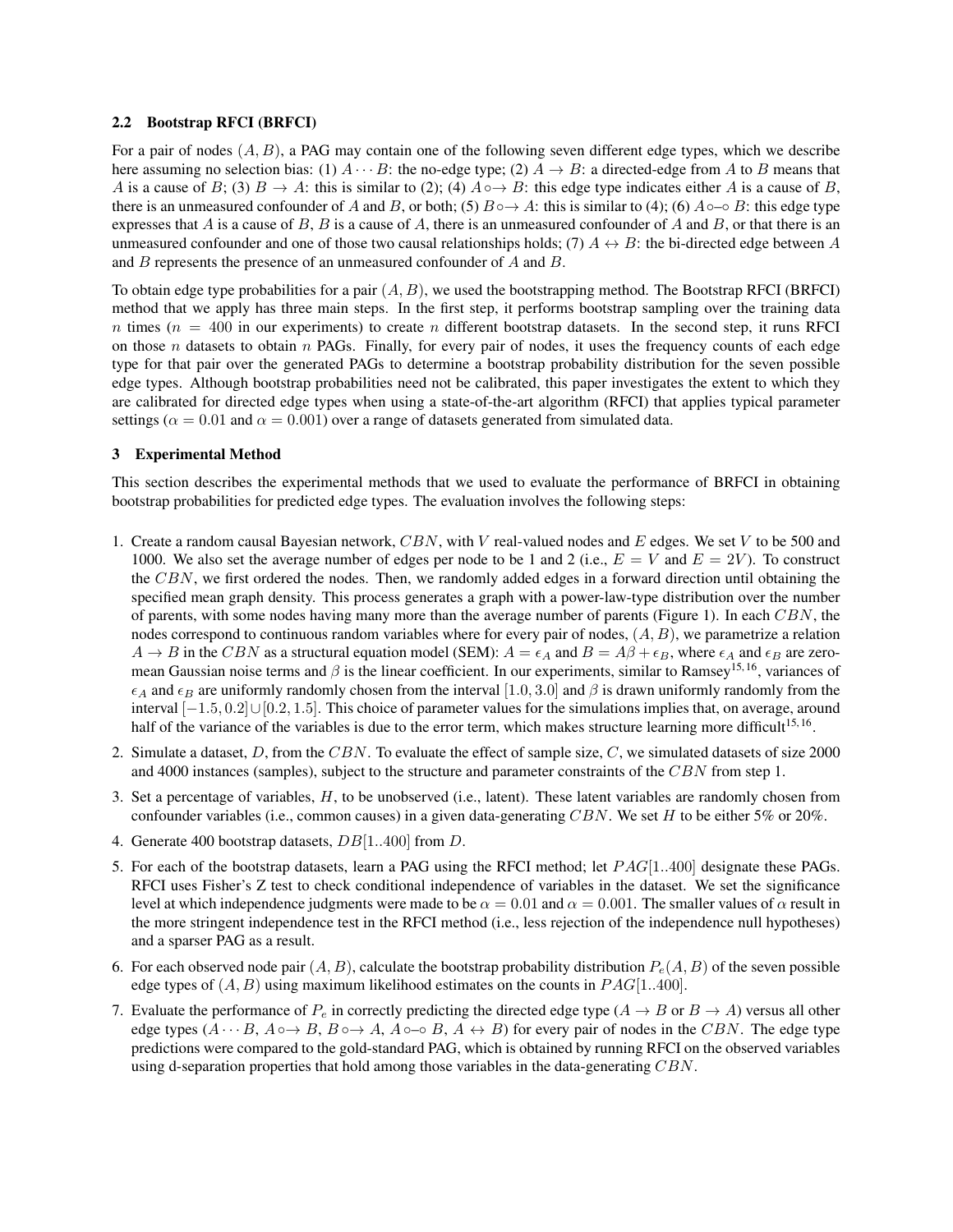

Figure 1: Parent size distribution for simulated CBNs with  $V = 1000$  nodes and  $E =$ 1000 or 2000 edges.

Table 1: Summary Results.  $V$  and  $E$  indicate the number of nodes and edges. Avg<sub>P</sub>, Avg<sub>R</sub>, and Avg<sub>NP</sub> indicate the mean precision, recall, and number of positive predictions, respectively. BRFCI-8 and BRFCI-9 represent BRFCI results using 0.8 and 0.9 threshold values.

| V, E       | Method      |               | $\alpha = 0.01$ |        | $\alpha = 0.001$ |            |        |  |
|------------|-------------|---------------|-----------------|--------|------------------|------------|--------|--|
|            |             | Avg precision | Avg recall      | Avg NP | Avg precision    | Avg recall | Avg NP |  |
| 500, 500   | BRFCI-9     | 0.94          | 0.13            | 9.9    | 0.88             | 0.33       | 24.3   |  |
|            | BRFCI-8     | 0.91          | 0.24            | 17.9   | 0.82             | 0.44       | 35.3   |  |
|            | <b>RFCI</b> | 0.52          | 0.65            | 82.9   | 0.50             | 0.64       | 80.2   |  |
| 500, 1000  | BRFCI-9     | 0.89          | 0.15            | 70.2   | 0.81             | 0.19       | 99.4   |  |
|            | BRFCI-8     | 0.83          | 0.22            | 107.8  | 0.74             | 0.24       | 135.7  |  |
|            | <b>RFCI</b> | 0.59          | 0.37            | 262.9  | 0.60             | 0.34       | 241.3  |  |
| 1000, 1000 | BRFCI-9     | 0.98          | 0.09            | 12.1   | 0.90             | 0.28       | 40.9   |  |
|            | BRFCI-8     | 0.95          | 0.17            | 23.5   | 0.85             | 0.38       | 60.2   |  |
|            | <b>RFCI</b> | 0.54          | 0.66            | 155.0  | 0.49             | 0.64       | 167.6  |  |
| 1000, 2000 | BRFCI-9     | 0.92          | 0.13            | 111.7  | 0.84             | 0.21       | 195.9  |  |
|            | BRFCI-8     | 0.88          | 0.21            | 183.0  | 0.77             | 0.27       | 269.2  |  |
|            | <b>RFCI</b> | 0.59          | 0.42            | 558.6  | 0.59             | 0.39       | 518.6  |  |

8. Steps 1 through 7 above were repeated for 20 randomly generated CBNs and the performance results were averaged. For all simulations, we used Tetrad<sup>c</sup>, which is an open-source, freely available software application that is coded in Java.

As described in step 7, we evaluated the performance of the bootstrap probabilities to measure how well they predict the directed edge type compared to all other (non-directed) edge types. A directed edge type is arguably the most important edge type because it is the one most likely to drive experimentation. In particular, directed edges that a scientist considers to be highly probable, as well as novel and important, are prime candidates for experimental validation. Furthermore, we are interested to see how well the method discovers highly probable (e.g., above 0.9) directed edges since a high probability region is the most critical one for making decisions about which directed arcs to investigate, such that false positive experimental investigations are minimized. Avoiding false positive experiments is important because typically they are expensive in terms of a scientist's time, financial cost, and other resources.

We used *precision* and *recall* as evaluation measures to compute the performance of the method on each of these two classes of edge types. For the directed edge type, for example, a pair of nodes  $(A, B)$  is considered to be classified as a directed edge type if the probability of having an arc  $A \rightarrow B$  (or  $B \rightarrow A$ ) is above a specified threshold. Such an edge is considered a true positive (TP) if the underlying true edge type is  $A \rightarrow B$  (or  $B \rightarrow A$ ). Otherwise, it is considered a false positive (FP). The precision is the ratio of TP to all instances predicted as directed with high probability (e.g., above 0.9). The recall is the ratio of TP to the total number of directed edges in the gold-standard PAG.

We also reported the number of predicted directed edges with probability more than a certain threshold (the NP column in Tables 1 and 2). This number is helpful in determining whether the method identifies a sufficient number of candidate directed edges to plausibly support experimental investigation.

### 4 Experimental Results

This section presents the results of our experiments in evaluating the performance of the generated bootstrap probabilities for the directed edge type <sup>d</sup>. For each set of configurations (e.g.,  $H = 0.2$ ,  $V = 1000$ ,  $E = 2000$ ), we report the mean results over 20 randomly simulated CBNs, as well as the standard deviation of each mean, which is shown in parentheses following the reported means. Tables 2a and 2c report the results of our experiments when 2000 randomly generated instances are used for learning the CBN structure with the RFCI causal discovery method. Tables 2b and 2d report the results for 4000 randomly generated instances.

These results show that when the bootstrap probabilities indicate with high probability (e.g., greater than 0.9) that there is a directed edge between a pair of variables, then that prediction is often correct (i.e., it is typically correct more than 0.9 fraction of the time). Thus, the predictions are generally quite discriminative and well calibrated. Therefore, the predictions provide confidence in prioritizing the experimental investigation of such node pairs for direct causal relationships. As expected, the results show that by increasing the percentage of hidden nodes, we often have lower

<sup>c</sup>https://github.com/cmu-phil/tetrad

<sup>&</sup>lt;sup>d</sup>The precision and recall for the non-directed edge type is close to 1.0 since most of them are no-edge; therefore, they are not reported.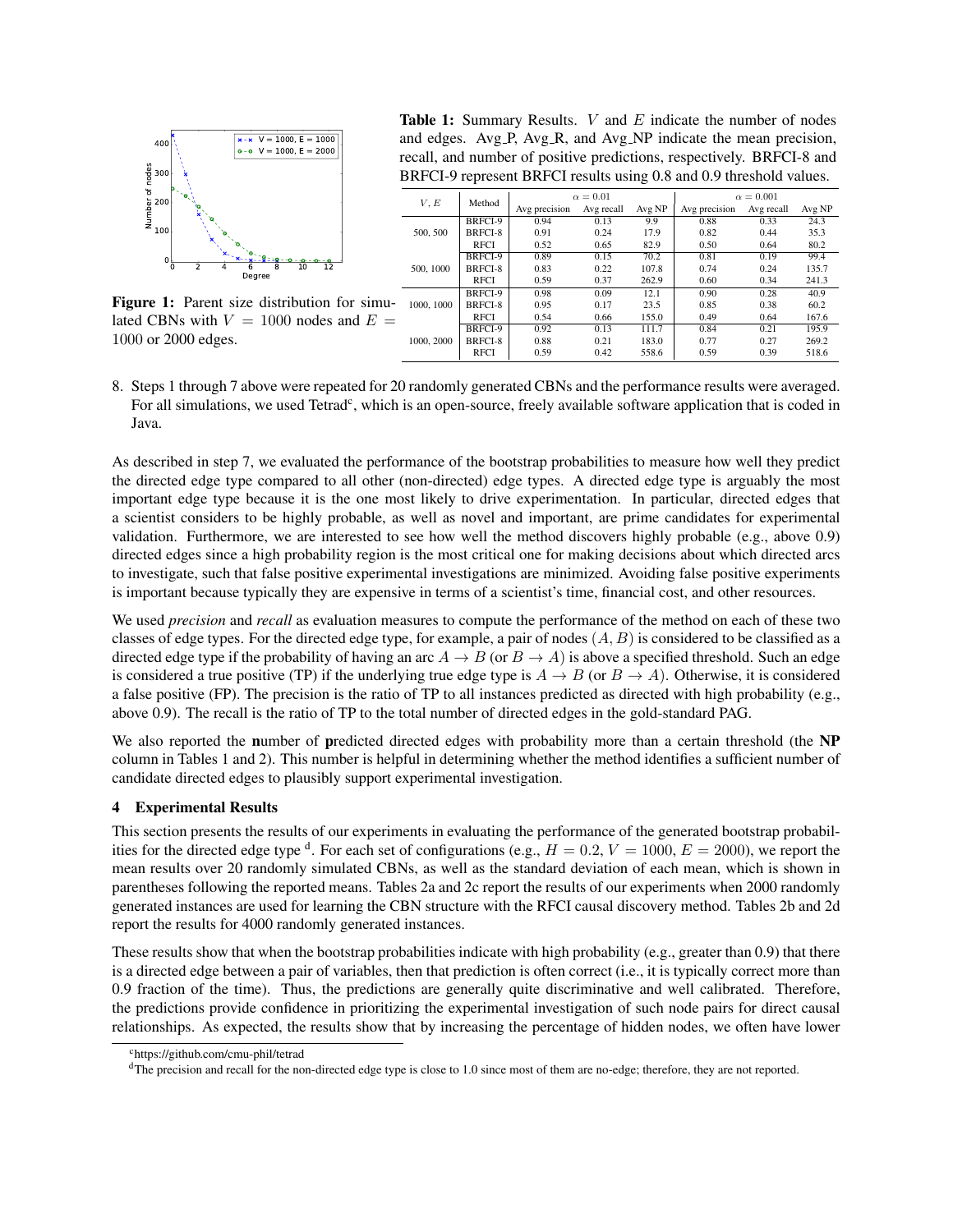**Table 2:** The average results of experiments performed using 20 randomly generated CBNs.  $V, E, C$ , and  $H$  indicate the number of nodes, edges, data samples, and the percentage of hidden variables, respectively. Tables 2a and 2b show results when  $\alpha = 0.01$ , where  $\alpha$  is the confidence level that is used in the RFCI method for the independence tests (i.e., null hypothesis is independence); Tables 2c and 2d show results when  $\alpha = 0.001$ . BRFCI-8 and BRFCI-9 represent BRFCI results using 0.8 and 0.9 threshold values.

 $H$  V, E Method Precision Recall NP<br>RECI-9 0.970.01) 0.160.01) 14. 0.05 500, 500  $\begin{array}{|l|c|c|c|c|} \hline \text{BRFCI-9} & 0.97(0.01) & 0.16(0.01) & 14.2(0.94) \\ \hline \text{BRFCI-8} & 0.96(0.01) & 0.28(0.01) & 24.7(1.01) \\ \hline \end{array}$ BRFCI-8 0.96(0.01) 0.28(0.01) 24.7(1.01)<br>RFCI 0.59(0.02) 0.7(0.02) 103.9(3.94  $\frac{0.59(0.02)}{0.92(0.01)}$   $\frac{0.7(0.02)}{0.16(0.01)}$   $\frac{103.9(3.94)}{74.2(2.53)}$ 500, 1000  $\begin{array}{|l|c|c|c|c|c|c|c|} \hline \text{BRFCI-9} & 0.92(0.01) & 0.16(0.01) & 74.2(2.53) \\ \hline \text{BRFCI-8} & 0.86(0.01) & 0.24(0.01) & 118.6(3.4) \\ \hline \end{array}$ BRFCI-8 0.86(0.01) 0.24(0.01) 118.6(3.4)<br>RFCI 0.62(0.01) 0.42(0.01) 290.9(3.49)  $\frac{0.62(0.01)}{0.99(0.01)}$   $\frac{0.42(0.01)}{0.09(0.01)}$   $\frac{290.9(3.49)}{16.1(2.08)}$ 1K, 1K BRFCI-9 0.99(0.01) 0.09(0.01) 16.1(2.08)<br>BRFCI-8 0.96(0.01) 0.19(0.01) 32.1(2.95)  $\begin{array}{c|cc}\n\text{BRFCI-8} & 0.96(0.01) & 0.19(0.01) \\
\text{RFCI} & 0.61(0.02) & 0.71(0.01)\n\end{array}$ RFCI 0.61(0.02) 0.71(0.01) 190.4(5.17)<br>RRFCI-9 0.93(0.01) 0.14(0.0) 120.8(2.8) 1K, 2K  $\begin{tabular}{l|cc} BRFCI-9 & 0.93(0.01) & 0.14(0.0) & 120.8(2.8) \\ BRFCI-8 & 0.89(0.01) & 0.22(0.0) & 200.8(4.33) \\ \end{tabular}$ BRFCI-8 0.89(0.01) 0.22(0.0) 200.8(4.33)<br>RFCI 0.61(0.01) 0.46(0.01) 613.3(5.26) RFCI 0.61(0.01) 0.46(0.01) 613.3(5.26)<br>RRFCI-9 0.91(0.05) 0.06(0.01) 3.0(0.44) 0.2 500, 500  $\begin{tabular}{l|cccc} BRFCI-9 & 0.91(0.05) & 0.06(0.01) & 3.0(0.44) \\ BRFCI-8 & 0.89(0.04) & 0.14(0.02) & 7.3(0.76) \\ \end{tabular}$ BRFCI-8 0.89(0.04) 0.14(0.02) 7.3(0.76)<br>RECI 0.42(0.02) 0.52(0.02) 59.6(2.65) RFCI 0.42(0.02) 0.52(0.02)<br>BRFCI-9 0.86(0.02) 0.09(0.0) 500, 1000  $\begin{array}{|l|c|c|c|c|c|} \hline \text{BRFCI-9} & 0.86(0.02) & 0.09(0.0) & 43.2(1.97) \\ \hline \text{BRFCI-8} & 0.8(0.01) & 0.14(0.0) & 70.6(1.91) \\ \hline \end{array}$ BRFCI-8 0.8(0.01) 0.14(0.0) 70.6(1.91)<br>RFCI 0.55(0.01) 0.28(0.01) 205.9(2.51  $\frac{\text{RFCI}}{\text{BRFCI-9}} \quad \frac{0.55(0.01)}{0.97(0.02)} \quad \frac{0.28(0.01)}{0.06(0.01)} \quad \frac{205.9(2.51)}{5.3(0.64)}$ 1K, 1K  $\begin{tabular}{l|cc} BRFCI-9 & 0.97(0.02) & 0.06(0.01) \\ BRFCI-8 & 0.95(0.02) & 0.11(0.01) \\ \end{tabular}$  $\begin{array}{c|cc}\n\text{BRFCI-8} & 0.95(0.02) & 0.11(0.01) & 11.1(0.99) \\
\text{RFCI} & 0.46(0.02) & 0.55(0.02) & 110.1(4.17)\n\end{array}$ RFCI 0.46(0.02) 0.55(0.02)<br>BRFCI-9 0.93(0.01) 0.08(0.0) 1K, 2K BRFCI-9 0.93(0.01) 0.08(0.0) 67.5(2.22)<br>BRFCI-8 0.9(0.01) 0.14(0.0) 119.7(3.41 BRFCI-8 0.9(0.01) 0.14(0.0) 119.7(3.41)<br>RFCI 0.58(0.01) 0.33(0.0) 423.7(6.57) 423.7(6.57) (**b**)  $\alpha = 0.01, C = 4000$ *H V*, *E* Method Precision Recall NP<br>REFCI-9 0.98(0.01) 0.18(0.01) 15.7(1.0) 0.05 500, 500 BRFCI-9 0.98(0.01) 0.18(0.01)<br>BRFCI-8 0.96(0.01) 0.31(0.01) BRFCI-8 0.96(0.01) 0.31(0.01) 27.7(1.3)<br>RFCI 0.65(0.02) 0.77(0.01) 100.9(2.5) RFCI 0.65(0.02) 0.77(0.01)<br>BRFCI-9 0.91(0.01) 0.21(0.0) 500, 1000 BRFCI-9 0.91(0.01) 0.21(0.0) 103.9(2.43)<br>BRFCI-8 0.85(0.01) 0.29(0.01) 152.3(3.63) BRFCI-8 0.85(0.01) 0.29(0.01) 152.3(3.63)<br>RFCI 0.62(0.01) 0.47(0.01) 330.7(4.94) RFCI 0.62(0.01) 0.47(0.01) 330.7(4.94)<br>BRFCI-9 0.99(0.01) 0.12(0.01) 20.3(1.15) 1K, 1K  $\begin{tabular}{l|cc} BRFCI-9 & 0.99(0.01) & 0.12(0.01) & 20.3(1.15) \\ BRFCI-8 & 0.98(0.01) & 0.22(0.01) & 37.3(1.9) \\ \end{tabular}$ BRFCI-8 0.98(0.01) 0.22(0.01) 37.3(1.9)<br>RFCI 0.67(0.01) 0.76(0.01) 193.0(5.6) RFCI 0.67(0.01) 0.76(0.01<br>REFCI-9 0.93(0.01) 0.19(0.0) 1K, 2K BRFCI-9 0.93(0.01) 0.19(0.0) 164.3(4.24)<br>BRFCI-8 0.89(0.01) 0.28(0.0) 254.2(4.35)  $\begin{array}{c|cc}\n\text{BRFCI-8} & 0.89(0.01) & 0.28(0.0) & 254.2(4.35) \\
\text{RFCI} & 0.6(0.01) & 0.52(0.01) & 698.1(7.9)\n\end{array}$ RFCI 0.6(0.01) 0.52(0.01) 698.1(7.9)<br>RRFCI-9 0.89(0.05) 0.13(0.02) 6.6(0.78) 0.2 500, 500 BRFCI-9 0.89(0.05) 0.13(0.02) 6.6(0.78)<br>BRFCI-8 0.84(0.04) 0.22(0.02) 12.0(1.22)  $\begin{array}{c|cc}\n\text{BRFCI-8} & 0.84(0.04) & 0.22(0.02) & 12.0(1.22) \\
\text{RFCI} & 0.41(0.02) & 0.61(0.02) & 67.3(2.71)\n\end{array}$ RFCI 0.41(0.02)<br>BRFCI-9 0.87(0.01) 500, 1000 BRFCI-9 0.87(0.01) 0.13(0.01) 59.4(2.58)<br>BRFCI-8 0.81(0.01) 0.19(0.01) 89.5(2.81) BRFCI-8 0.81(0.01) 0.19(0.01)<br>RFCI 0.56(0.01) 0.32(0.01)  $\begin{tabular}{c|cccc} RFCI & 0.56(0.01) & 0.32(0.01) & 223.9(3.48) \\ \hline BRFCI-9 & 0.96(0.02) & 0.07(0.01) & 6.5(0.77) \\ \end{tabular}$ 1K, 1K  $\begin{tabular}{l|cc} BRFCI-9 & 0.96(0.02) & 0.07(0.01) & 6.5(0.77) \\ BRFCI-8 & 0.89(0.03) & 0.14(0.01) & 13.4(0.81) \\ \end{tabular}$ BRFCI-8 0.89(0.03) 0.14(0.01)<br>RFCI 0.43(0.01) 0.61(0.01)  $\frac{0.43(0.01)}{0.9(0.01)}$   $\frac{0.61(0.01)}{0.12(0.0)}$   $\frac{126.6(4.42)}{94.3(2.71)}$ 1K, 2K  $\begin{tabular}{l|cc} BRFCI-9 & 0.9(0.01) & 0.12(0.0) & 94.3(2.71) \\ BRFCI-8 & 0.85(0.01) & 0.18(0.0) & 157.3(4.02) \\ \end{tabular}$ BRFCI-8 0.85(0.01) 0.18(0.0)<br>RFCI 0.55(0.01) 0.37(0.01) 499.5(5.89)

 $0.001, C$ 

(a)  $\alpha$ =0.01,  $C = 2000$ 

| (c) $\alpha = 0.001, C = 2000$ |           |             |            |            | (d) $\alpha = 0.001$ , $C = 4000$ |      |           |             |            |            |             |
|--------------------------------|-----------|-------------|------------|------------|-----------------------------------|------|-----------|-------------|------------|------------|-------------|
| H                              | V, E      | Method      | Precision  | Recall     | NP                                | H    | V, E      | Method      | Precision  | Recall     | NP          |
| 0.05                           | 500, 500  | BRFCI-9     | 0.9(0.01)  | 0.35(0.02) | 31.6(1.66)                        | 0.05 | 500, 500  | BRFCI-9     | 0.93(0.01) | 0.45(0.02) | 38.1(1.62)  |
|                                |           | BRFCI-8     | 0.82(0.02) | 0.46(0.02) | 45.7(1.69)                        |      |           | BRFCI-8     | 0.86(0.01) | 0.58(0.02) | 53.3(1.82)  |
|                                |           | <b>RFCI</b> | 0.55(0.02) | 0.64(0.02) | 96.1(3.09)                        |      |           | <b>RFCI</b> | 0.6(0.02)  | 0.76(0.01) | 100.9(2.45) |
|                                | 500, 1000 | BRFCI-9     | 0.84(0.01) | 0.2(0.01)  | 103.5(3.48)                       |      | 500, 1000 | BRFCI-9     | 0.79(0.02) | 0.26(0.01) | 141.1(3.66) |
|                                |           | BRFCI-8     | 0.78(0.01) | 0.26(0.01) | 143.1(3.44)                       |      |           | BRFCI-8     | 0.73(0.01) | 0.32(0.01) | 184.6(3.97) |
|                                |           | <b>RFCI</b> | 0.61(0.01) | 0.38(0.01) | 264.1(3.96)                       |      |           | <b>RFCI</b> | 0.61(0.01) | 0.42(0.01) | 298.7(5.17) |
|                                | 1K, 1K    | BRFCI-9     | 0.96(0.01) | 0.31(0.01) | 51.4(2.12)                        |      | 1K, 1K    | BRFCI-9     | 0.95(0.01) | 0.39(0.01) | 69.2(2.19)  |
|                                |           | BRFCI-8     | 0.89(0.01) | 0.42(0.01) | 75.7(3.05)                        |      |           | BRFCI-8     | 0.91(0.01) | 0.52(0.01) | 96.7(2.97)  |
|                                |           | <b>RFCI</b> | 0.57(0.01) | 0.67(0.01) | 188.7(5.73)                       |      |           | <b>RFCI</b> | 0.61(0.01) | 0.77(0.01) | 215.7(5.51) |
|                                | 1K, 2K    | BRFCI-9     | 0.88(0.01) | 0.21(0.0)  | 194.9(5.55)                       |      | 1K, 2K    | BRFCI-9     | 0.83(0.01) | 0.3(0.01)  | 297.9(4.8)  |
|                                |           | BRFCI-8     | 0.81(0.01) | 0.27(0.01) | 271.8(6.42)                       |      |           | BRFCI-8     | 0.77(0.01) | 0.36(0.01) | 388.4(5.67) |
|                                |           | <b>RFCI</b> | 0.63(0.01) | 0.41(0.0)  | 537.6(10.03)                      |      |           | <b>RFCI</b> | 0.6(0.01)  | 0.48(0.01) | 664.3(5.18) |
| 0.2                            | 500, 500  | BRFCI-9     | 0.87(0.04) | 0.21(0.02) | 11.1(0.84)                        | 0.2  | 500, 500  | BRFCI-9     | 0.83(0.03) | 0.3(0.02)  | 16.3(1.1)   |
|                                |           | BRFCI-8     | 0.82(0.03) | 0.31(0.02) | 17.4(1.13)                        |      |           | BRFCI-8     | 0.78(0.02) | 0.42(0.02) | 25.0(1.52)  |
|                                |           | <b>RFCI</b> | 0.43(0.02) | 0.53(0.02) | 57.4(2.05)                        |      |           | <b>RFCI</b> | 0.42(0.02) | 0.61(0.02) | 66.3(3.18)  |
|                                | 500, 1000 | BRFCI-9     | 0.83(0.01) | 0.12(0.01) | 60.9(2.68)                        |      | 500, 1000 | BRFCI-9     | 0.77(0.01) | 0.17(0.01) | 92.0(3.34)  |
|                                |           | BRFCI-8     | 0.76(0.01) | 0.17(0.01) | 91.2(3.03)                        |      |           | BRFCI-8     | 0.7(0.01)  | 0.22(0.01) | 123.8(4.21) |
|                                |           | <b>RFCI</b> | 0.6(0.01)  | 0.27(0.01) | 184.9(3.46)                       |      |           | <b>RFCI</b> | 0.56(0.01) | 0.3(0.01)  | 217.4(4.53) |
|                                | 1K, 1K    | BRFCI-9     | 0.82(0.05) | 0.16(0.01) | 17.8(1.4)                         |      | 1K, 1K    | BRFCI-9     | 0.88(0.02) | 0.24(0.01) | 25.2(1.26)  |
|                                |           | BRFCI-8     | 0.76(0.04) | 0.25(0.02) | 30.1(1.78)                        |      |           | BRFCI-8     | 0.82(0.02) | 0.34(0.01) | 38.3(1.68)  |
|                                |           | <b>RFCI</b> | 0.39(0.01) | 0.5(0.02)  | 119.6(3.82)                       |      |           | <b>RFCI</b> | 0.4(0.01)  | 0.63(0.01) | 146.3(3.73) |
|                                | 1K, 2K    | BRFCI-9     | 0.82(0.03) | 0.14(0.0)  | 118.4(6.41)                       |      | 1K, 2K    | BRFCI-9     | 0.81(0.01) | 0.18(0.0)  | 172.5(3.84) |
|                                |           | BRFCI-8     | 0.76(0.03) | 0.19(0.01) | 173.9(9.31)                       |      |           | BRFCI-8     | 0.74(0.01) | 0.24(0.0)  | 242.8(3.63) |
|                                |           | <b>RFCI</b> | 0.55(0.03) | 0.31(0.01) | 392.9(18.9)                       |      |           | <b>RFCI</b> | 0.57(0.01) | 0.36(0.0)  | 479.6(5.66) |

precision. Also, recall and the number of positive predictions (NP) decreases when increasing the percentage of hidden nodes in the CBN. Increasing the number of cases that are used in the RFCI method led to better recall and usually improved the precision.

Table 1 shows the summary results for precision, recall, and the number of positive predictions (NP) for  $\alpha = 0.01$ and  $\alpha = 0.001$  averaged over all other settings of CBNs in our experiments. The results show that the BRFCI usually generates accurate and well-calibrated estimates for directed edge type probabilities; however, the predicted probabilities for  $\alpha = 0.01$  tends to be more accurate compared to  $\alpha = 0.001$ . The results show that in all the settings there are often enough positive predictions made by the BRFCI to plausibly support meaningful scientific investigation.